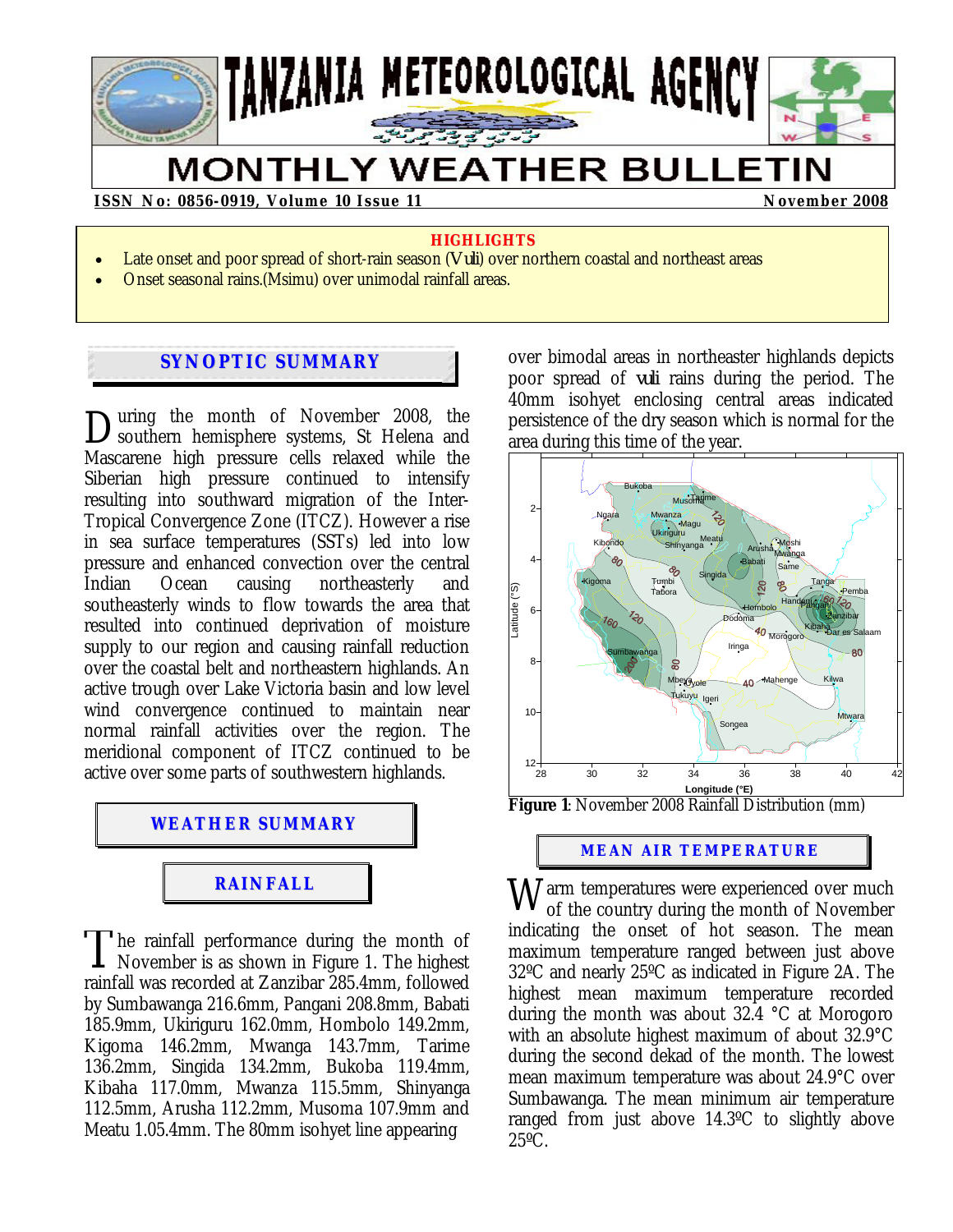

**Fig 2A:** November 2008 Mean Maximum Temperature (°C)

The lowest value of the mean minimum temperature of about 14.3°C was recorded at Arusha while the highest value of about 25.7°C was observed at Kilwa Masoko in the southern coast as shown in Fig. 2B.



Arusha also recorded an absolute minimum temperature of about 13.6°C during second dekad of the month.

#### **MEAN SUNSHINE HOURS**

unshine hours across the country during Sunshine hours across the country during<br>November indicate that the mean duration of bright sunshine hours ranged from about 3 hrs/day to 9 hrs/day as shown in Figure 3. Long bright sunshine hours (> 9 hrs/day) occurred over parts of southern coast. Cloudy conditions shortened bright sunshine durations to about 3 hrs/day centered over northeastern highlands as depicted from sunshine map in Figure 3 below.



**Figure 3:** November 2008 Mean Sunshine Hours (hrs/day)

#### **MEAN WIND SPEED**

uring the period mean wind speeds across the During the period mean wind speeds across the country ranged between about 1 to 14 km/hr as indicated in Figure 4. Some parts of central and northeastern highlands regions experienced windy conditions that exceeded  $14 \text{ km/hr}$ . Slight wind conditions with low wind speeds of about 1 km/hr were recorded over most parts of Coast region with Kibaha recording the lowest speed  $\left( < 2 \text{ km/day} \right)$ . However, increased windy conditions have increased prospects for higher evaporation rates.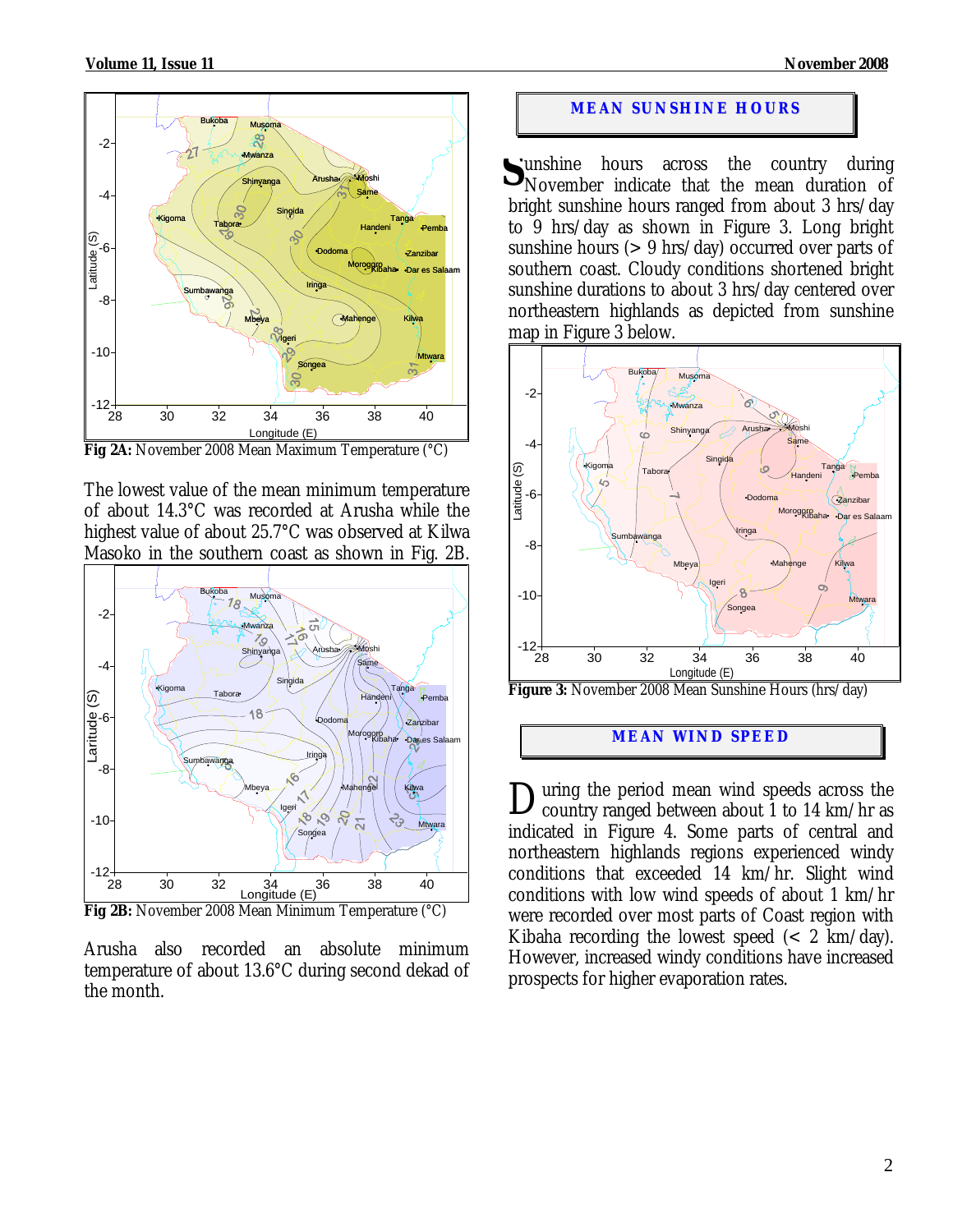

**SATELLITE I NFORMATION**

uring the period the vegetation level as picked by the NOAA meteorological satellite (as shown in Fig. 5) depicts continued very low NDVI levels over northeastern highlands (Manyara and Arusha regions) a condition that was also predominant over central areas and southwestern highlands. Lake Victoria Basin, western areas and the eastern sector of the country recorded medium to high vegetation levels. Of concern were localized areas over northeastern highlands which at this time of the year should have observed relatively medium level in its vegetation cover.  $\mathbf{D}_{\text{by}}^{\text{un}}$ 



**Fig 5:** Vegetation for the period of November 21-31, 2008

However, areas over the coastal belt, western, and Lake Victoria Basin indicate medium to high vegetation greening as a result of some replenished soil moisture levels. During December poor vegetation conditions is likely to persist over central regions and parts of northeastern highlands depicting delayed improvement in pasture supply for livestock and wildlife.

**AGROMETEOROLOGICAL SMMAURY**

uring the month of November most areas

 particularly over bimodal sector (Lake Victoria basin, northeastern highlands, northern coast, Isles of Zanzibar and Pemba) farmers were still engaged in basic field activities like land preparation, planting and first weeding. These activities were still being carried outdue to the poor performance of the season caused mainly by delayed onset of the season and accompanied by uneven distribution of soil moisture D

Crops mainly maize and beans at this time of the season normally should be at around the flowering stage and beyond but the actual current observed stages range from emergence to late vegetative stage generally in poor to moderate state.

However, a few pockets particularly in Rombo, Muleba and Tarime districts reported that early planted maize crop was approaching ripeness stage in moderate state.

Over the unimodal sector (central, western, southwestern highlands, southern and southern coast regions) land preparation continued well in some areas while in other areas planting was started following onset of reasonal rains (Msimu)..

Market supply for cassava over several areas of the country dropped slightly. Pastures and water availability for livestock and wildlife over northeastern highlands and much of unimodal rainfall generally declined.

#### **HYDROMETEOROLOGICAL SUMMARY**

Seasonal rains that have just started over bimodal areas are anticipated to boost water levels in lakes areas are anticipated to boost water levels in lakes and dams, and river discharges. Nevertheless water for domestic and industrial purposes should be used sparingly.